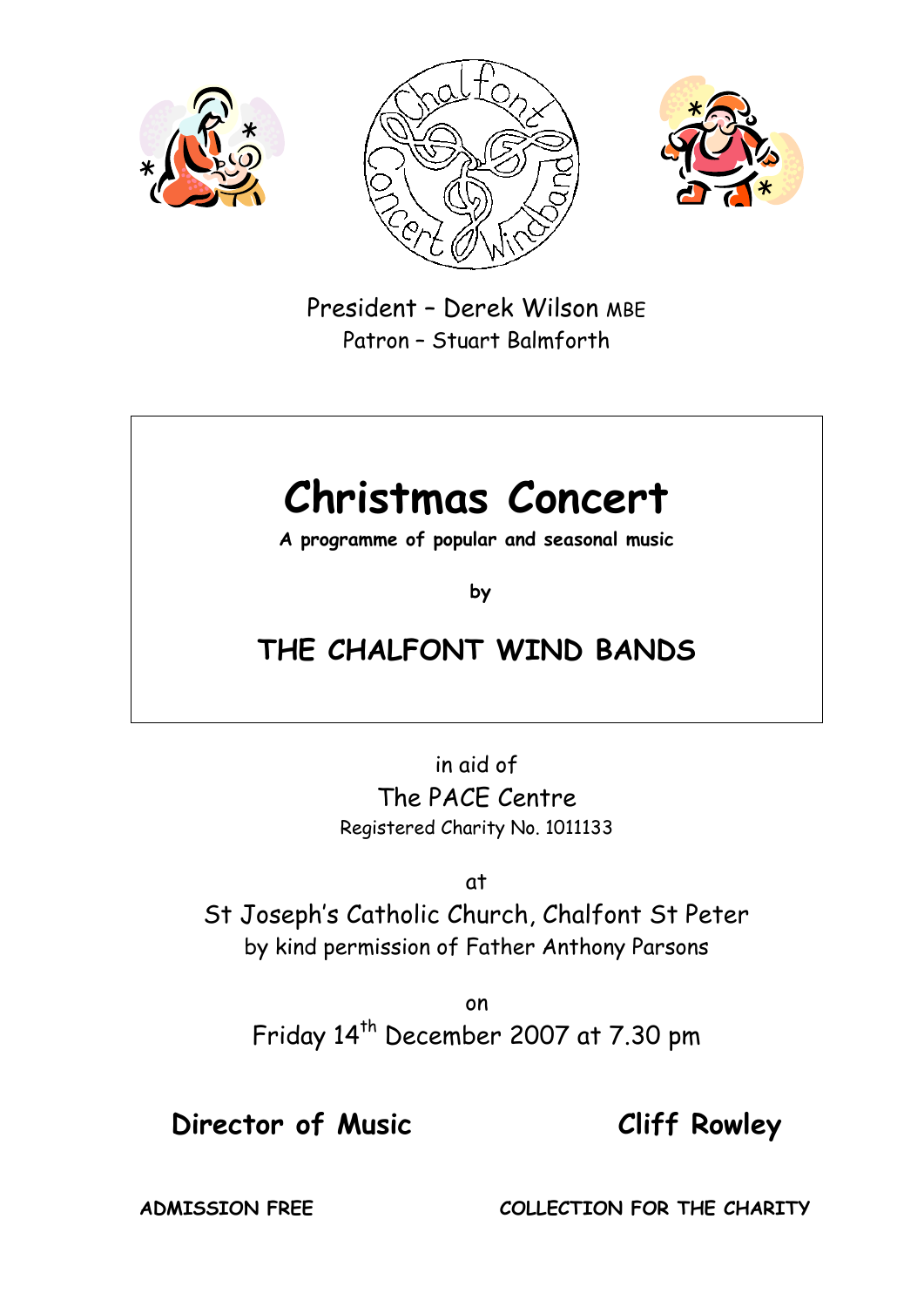## **THE CHALFONT CONCERT WIND BAND**

The Chalfont Concert Wind Band was founded in 1977. The Band's aim is to encourage the interest of musicians in making music together (young and old alike) and to give them plenty of experience of playing in public. To add variety, there are also instrumental ensembles associated with the Band. The Band is able to serve the local community by playing on suitable occasions, and raises considerable sums of money for charity.

Anyone playing a wind band instrument is welcome to join. The Concert Band requires Grade 5 standard and B Band requires no graded standard, but lots of enthusiasm! Both the Concert and B Band meet weekly for rehearsals on Monday evenings at Robertswood School, Chalfont St Peter, Bucks.

Rehearsal times are: 6.15 pm – 7.30 pm (B Band)

7.45 pm – 9.45 pm (Concert Band)

If you are interested in joining one of the Bands, please contact us for further information – or even come along on a Monday evening. We would love to see you.

#### **Contacts:**

Bryan Ogilvie (Chairman): 020 8998 7042 Cliff Rowley (Musical Director): 01494 531146 Website: [www.chalfontwindband.co.uk](http://www.chalfontwindband.co.uk/) (part active but under reconstruction)

#### **CONCERT BAND MEMBERS**

| Piccolo:              | Kirsty Rowley                                                                 |
|-----------------------|-------------------------------------------------------------------------------|
| Flute:                | Denise Ballheimer, Lucy Clayton, Andrea Coventry, Laura Kolka, Sonia Methven, |
|                       | Kirsten Oliver, Kirsty Rowley, Emma Thwaites                                  |
| Oboe:                 | Kim Horgan                                                                    |
| Clarinet:             | Lou Browning, Gemma Bryson, Mary Cadman, Meredydd Clark, Barbara Douglas,     |
|                       | David Hall, Bryan Ogilvie, Andrew Warren, Helen Warren                        |
| <b>Bass Clarinet:</b> | Rosalind Aspinall                                                             |
| Alto Sax:             | Sandra Dowler, Kathy Inker, Sara Paul                                         |
| Tenor Sax:            | George Taylor, Philip Wilson                                                  |
| <b>Baritone Sax:</b>  | Margaret Pianta                                                               |
| French Horn:          | Kathryn Forsyth, Bob Paxman, Derek Wilson                                     |
| Trumpet:              | David Adamson, Gerard Farrell, Jerome Francis                                 |
| Trombone:             | Sue Bogle, Helen Farrington                                                   |
| Euphonium:            | Anna White                                                                    |
| Tuba:                 | Peter Tyler                                                                   |
| <b>Bass Guitar:</b>   | Andrew Osborne                                                                |
| Glockenspiel:         | Mary Cadman                                                                   |
| Percussion:           | <b>Barry Kirton</b>                                                           |
|                       | <b>B BAND MEMBERS</b>                                                         |
| Piccolo:              | Kirsty Rowley                                                                 |
| Flute:                | Denise Ballheimer, Rebecca Barnard, Jane Cobley, Jessica Curson, Alexia Dodd, |
|                       | Katie Fenton, Laura Kolka, Kirsty Rowley, Emma Thwaites                       |
| Clarinet:             | Sue Barnard, Meredydd Clark, Laurence Hodgson, Daniel Thwaites                |
| Alto Sax:             | Harry Colman, Cameron Hunter, Rosie Wright                                    |
| Tenor Sax:            | Martin Richardson, Lesley Stone, Kasey Stone                                  |
| Trumpet:              | Thomas Adamson, Emily Christie, Liam McDonald, Christopher Poole              |
| Trombone:             | David Forsyth                                                                 |
| Euphonium:            | Lucy Clayton                                                                  |
| <b>Bass Guitar:</b>   | Andrew Osborne                                                                |
| Piano:                | Mary Cadman                                                                   |
| Percussion:           | Ben Kolka                                                                     |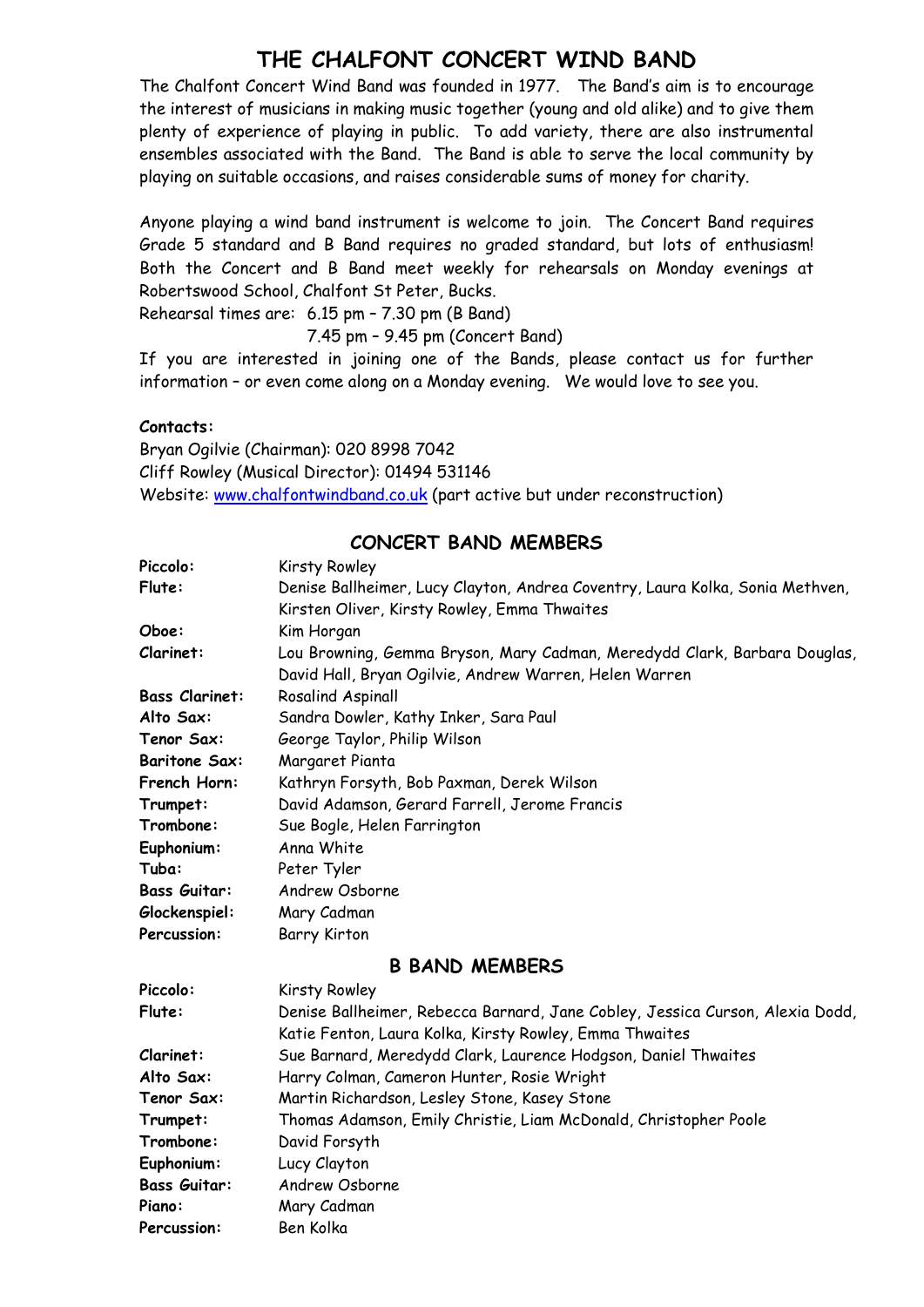**The Band is deeply grateful to Father Anthony Parsons for allowing the use of the Church for this concert and waiving any charge, so enabling all proceeds to be presented to this year's chosen charity which is PACE**

## **CHALFONT CONCERT BAND**

**Conductor: Cliff Rowley**

**The National Anthem**

**March: The Dambusters** Eric Coates

**The Mask of Zorro** James Horner

arr Ton van Grevenbroek

**Once in Royal David's City** Henry Gauntlett

**Serenade in Seven Parts** Ronald Hanmer

arr Philip Sparke

**Jazz Group:** Sandra Dowler (Alto Sax); George Taylor (Tenor Sax); Andrew Osborne (Bass); Cliff Rowley (Piano)

#### **Conductor: Derek Wilson**

**The Typewriter:** (Typist - Cliff Rowley) Leroy Anderson

trans Floyd E Werle

**A Christmas Festival** Leroy Anderson

**Introduction to The PACE Centre followed by a collection taken during the next item.**

#### **Conductor: Cliff Rowley**

**Sgt Pepper's Lonely Hearts Club Band** Lennon & McCartney

arr Michael Sweeney

## **INTERVAL**

Refreshments will be served in an adjoining Hall (a donation will be requested)